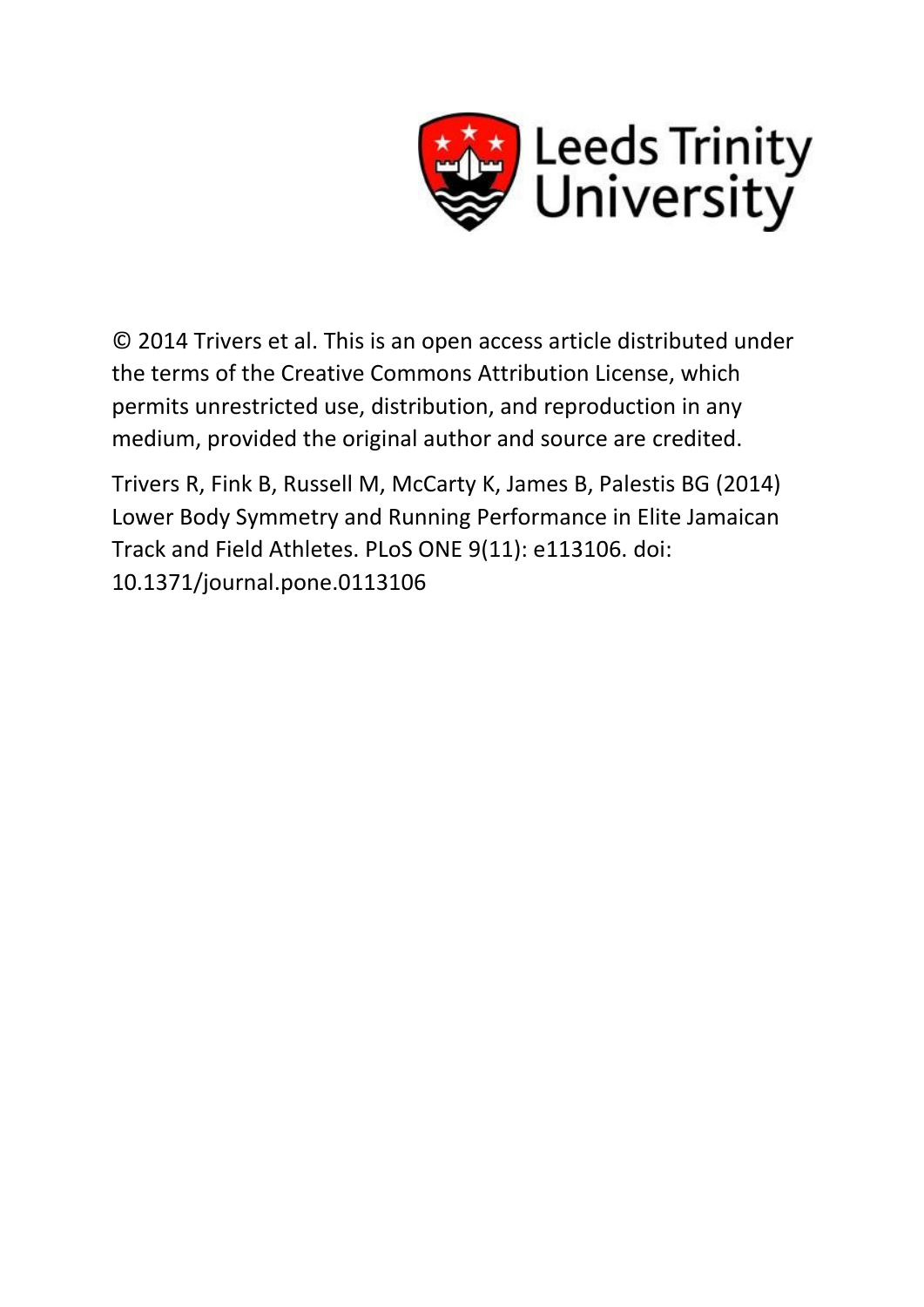# Lower Body Symmetry and Running Performance in Elite Jamaican Track and Field Athletes



## Robert Trivers<sup>1</sup>\*, Bernhard Fink<sup>2</sup>, Mark Russell<sup>3</sup>, Kristofor McCarty<sup>4</sup>, Bruce James<sup>5</sup>, Brian G. Palestis<sup>6</sup>

1 Graduate Program in Ecology and Evolution, Rutgers University, New Brunswick, New Jersey, United States of America, 2 Courant Research Centre, Evolution of Social Behavior & Institute of Psychology, University of Göttingen, Göttingen, Germany, 3 Faculty of Health and Life Sciences, Northumbria University, Newcastle-upon-Tyne, United Kingdom, 4Department of Psychology, Faculty of Health and Life Sciences, Northumbria University, Newcastle-upon-Tyne, United Kingdom, 5 MVP Track and Field Club, University of Technology, Kingston, Jamaica, 6 Department of Biological Sciences, Wagner College, Staten Island, New York, United States of America

## Abstract

In a study of degree of lower body symmetry in 73 elite Jamaican track and field athletes we show that both their knees and ankles (but not their feet) are–on average–significantly more symmetrical than those of 116 similarly aged controls from the rural Jamaican countryside. Within the elite athletes, events ranged from the 100 to the 800 m, and knee and ankle asymmetry was lower for those running the 100 m dashes than those running the longer events with turns. Nevertheless, across all events those with more symmetrical knees and ankles (but not feet) had better results compared to international standards. Regression models considering lower body symmetry combined with gender, age and weight explain 27 to 28% of the variation in performance among athletes, with symmetry related to about 5% of this variation. Within 100 m sprinters, the results suggest that those with more symmetrical knees and ankles ran faster. Altogether, our work confirms earlier findings that knee and probably ankle symmetry are positively associated with sprinting performance, while extending these findings to elite athletes.

Citation: Trivers R, Fink B, Russell M, McCarty K, James B, et al. (2014) Lower Body Symmetry and Running Performance in Elite Jamaican Track and Field Athletes. PLoS ONE 9(11): e113106. doi:10.1371/journal.pone.0113106

Editor: Patrizia d'Ettorre, University of Paris 13, France

Received July 2, 2014; Accepted October 15, 2014; Published November 17, 2014

Copyright: © 2014 Trivers et al. This is an open-access article distributed under the terms of the [Creative Commons Attribution License](http://creativecommons.org/licenses/by/4.0/), which permits unrestricted use, distribution, and reproduction in any medium, provided the original author and source are credited.

Data Availability: The authors confirm that all data underlying the findings are fully available without restriction. Data have been deposited to Dryad [\(http://dx.](http://dx.doi.org/10.5061/dryad.s3630) [doi.org/10.5061/dryad.s3630](http://dx.doi.org/10.5061/dryad.s3630)).

Funding: The authors thank the Enhanced Education Foundation, the Ann and Gordon Getty Foundation, the Biosocial Research Foundation, the Center for Human Evolutionary Studies (CHES), and the German Science Foundation (DFG) for financial support. The funders had no role in study design, data collection and analysis, decision to publish, or preparation of the manuscript.

Competing Interests: Bernhard Fink serves as an academic editor for PLOS ONE. This does not alter the authors' adherence to PLOS ONE editorial policies and criteria. With regard to the affiliation of coauthor Bruce James: Mr. James has provided the authors with access to the sample of elite athletes of this present study; he has also been involved in the on-site measurement logistics and activities in Kingston. Aside from this, Mr. James had neither a financial interest nor an influence on the outcome of the study results. This does not alter the authors' adherence to PLOS ONE editorial policies and criteria.

\* Email: trivers@rci.rutgers.edu

## Introduction

Trivers et al. [1] showed that Jamaican eight year olds of both sexes with more symmetrical knees were better sprinters 14 years later in both the 100 and the 200 m dashes, while symmetry of the upper body and feet did not predict sprinting speed, and ankle symmetry sometimes seemed to have a minor positive effect on sprinting speed. There are two separate reasons why we might expect symmetry of lower body traits to be positively associated with sprinting speed. Symmetry is inherently more efficient in races–it is less physically demanding and thus saves energy. This is presumably why the lower body asymmetry of Jamaican children 8.2 years of age is  $1/3^{rd}$  that of upper body asymmetry [2]. Walking and running are inherently symmetrical and should favor symmetrical traits associated with them while upper body movements may or may not be symmetrical (vide, laterality) [3,4].

On the other hand, it has been known since the 1950's from experimental work on Drosophila that stress during early development is associated with greater adult bodily asymmetry, as is genetic inability to deal with the stress (e.g., inbred vs. outbred). This led to the notion that fluctuating asymmetry  $(FA)$  – deviations from bilateral symmetry in paired traits, randomly distributed to the left and right side – is a measure of developmental instability, i.e., the inability of an organism genetically to buffer the system against stressors to achieve the optimal state, namely symmetry itself [5]. The key is that if a population shows true FA then it can be presumed to be attempting to be symmetrical, so that failure to do so is a measure of failure to reach–in the face of developmental perturbations–the phenotype that the genotype is aiming for. Once it was discovered that females in a variety of birds, insects and mammals preferred symmetrical males as mating partners, even in species lacking male parental investment, it became obvious that body symmetry must be positively associated with genetic quality–a resistance from disease, for example [6], and many other advantageous traits [7].

To test for associations between symmetry and athletic performance, we compared lower body symmetry (knees, ankles and feet) in a control sample of Jamaicans measured in the countryside, carefully matched to a sample of elite Jamaican athletes measured in Kingston (all members of the MVP Track and Field Association). Among the elite athletes we also obtained performance–best times in preferred events against world records– to see if variation in peak sprinting times was in part predicted by variation in lower body symmetry.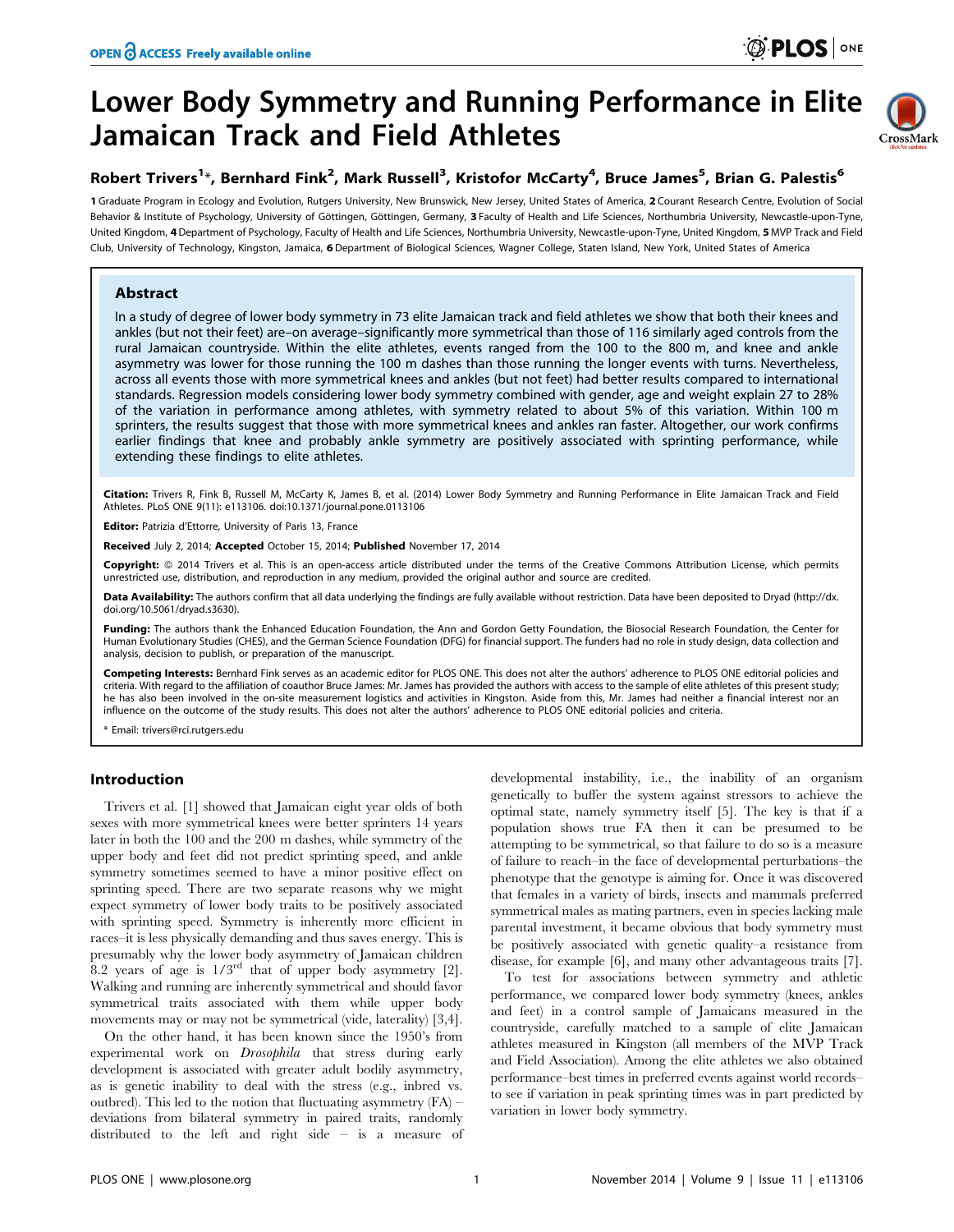In this paper we show that elite athletes have markedly more symmetrical knees than countryside controls and also more symmetrical ankles, while symmetry of feet does not differ between the two. We further demonstrate that within elite sprinters, performance shows striking and consistent positive associations with both knee and ankle symmetry. To wit, taking all athletes together, knee symmetry predicts sprinting ability while ankle symmetry almost does so. By adding covariates, such as weight and age, knee and ankle symmetry remain as marginally significant predictors of athletic success at the highest level of elite performance. Considering only the  $100 \text{ m}$  sprinters (n = 32) we find positive correlations between degree of knee and ankle symmetry and world performance. It also seems noteworthy that overall symmetry decreases among those who run 200 m, 400 m or 800 m races, as if adapted to or caused by frequent left-hand turns.

## Methods

#### Subjects

We recruited two groups of subjects: elite Jamaican track and field athletes and controls from the Jamaican countryside. The elite athletes were all members of the MVP Track and Field Club working out of University of Technology in Kingston. We were able to get a nearly complete sample of club membership (73 of 77). There are exclusive criteria for being members of MVP and it is highly sought after by up and coming Jamaican athletes. International Association of Athletics Federations (IAAF) scores allow comparisons across disciplines and genders [8] [\(www.iaaf.](www.iaaf.org) [org\)](www.iaaf.org) and we used these scores, which we calculated based on personal bests, as our measure of performance. Approximately 90% of MVP club members have IAAF scores above 1000, and 6 of our subjects have remarkably high scores  $(\geq 1200)$ . Although their training all included sprinting, the athletes' best events varied, and in addition to comparing athletes and controls, we also compared symmetry of athletes whose specialties differed.

Control subjects consisted of individuals recruited in the countryside through word of mouth by someone who knew the community very well and had worked with the Jamaican Symmetry Project [2] since its inception in 1996. This person was given an exact list of the ages and sexes of the elite athletes we would be measuring in Kingston, so she could recruit a matching sample, which she did exactly. We then invited additional subjects who were within the age range of the elite athletes to appear and be measured, except that we discouraged all overweight individuals (which were overwhelmingly women) since we doubted there were many overweight elite athletes. The final number of control subjects was 116.

Elite athletes and controls were of very similar age (athletes: mean+/ $-SD = 23.0+/-3.2$ ; controls  $23.0+/-3.6$ ; t<sub>187</sub> = 0.14,  $p = 0.89$ . There is also no difference in variance in age between groups (Levene's test,  $F = 1.68$ ,  $p = 0.20$ ) and the ranges are as follows: elite 17.13–31.95; control 17.21–32.46.

#### Measurement of traits

Before traveling to Jamaica the three measurers met, and each measurer was exclusively allocated one trait to eliminate betweenmeasurer effects. There were two sessions, each of approximately 6 hours, in which the measurement points for knees, ankles and feet were agreed upon and preliminary repeatability for each trait was established. Measurement points were the same as adopted in the Jamaican Symmetry Project in 1996 [2] and thus match the landmarks used in Trivers et al. [1].

When conducting the study in Jamaica, we measured the traits twice per side for each individual (second foot measurements missing for one subject). Repeated measurement is standard in FA studies, because the differences between sides are often so small that they can be similar in magnitude to measurement error [9– 11]. Only by measuring each side at least twice can one demonstrate that the differences between sides reflect actual asymmetry, rather than measurement error. The calculated average of the two measurements were used in the subsequent statistical analysis.

To preserve anonymity each participant received a unique ID at arrival, printed on A6 cards, and only this number was used to assign his/her measurements. Measurements of the three lower body traits were all performed using a digital Vernier caliper (Preisser products, Germany) to an accuracy of 0.01 mm. To eliminate potential measurement biases, the calipers were closed after each measurement. In addition to the three lower body traits, weight and height were measured and age was self-reported. Collecting all measurement took approximately 10 minutes per participant and there was a time span of some 3–5 minutes between first and second measurements of a trait, in which participants completed measurements at another station before they returned for the second measurement. Each measurement was called out to an assistant sitting next to the investigator to ensure that the investigator could not memorize them.

The size of the left and right knee of each participant was measured as defined by the largest breadth, measured between the medial and lateral epicondyles of the femur. The investigator measuring ankles first located the widest point of the ankle by hand before putting the caliper in place. For both knee and ankle measurements, participants were seated on a chair with legs bent by  $90^{\circ}$  and measurements were taken by an investigator sitting in front of the participant. Somatometric landmarks were palpated and measurements were taken with constant pressure of the caliper to minimize soft tissue related measurement error. Foot length was measured bilaterally using standardized A3 graphical paper (resolution of 1 mm) that was then measured with calipers. In a seated position, participants were instructed to place both feet on to the paper in a manner which aligned the pternion to the head of the 2nd metatarsal axes of each foot in parallel. Using a leveling device, markings were placed at the pternion and at the tip of toe one of each foot. To ensure consistency of measurement, markings were placed at the tip of toe one irrespective of whether toes two through five would have elicited a greater foot length. The perpendicular distance between two parallel lines extrapolated from the original foot markings was deemed foot length.

#### Statistical analysis

Most analyses were performed using IBM SPSS Statistics 21. The presence of fluctuating and directional asymmetry (FA and DA) were assessed using the Excel template at [www.biology.ualberta.ca/](www.biology.ualberta.ca/palmer/asym/FA/FA-Refs.htm#tools) [palmer/asym/FA/FA-Refs.htm](www.biology.ualberta.ca/palmer/asym/FA/FA-Refs.htm#tools)#[tools](www.biology.ualberta.ca/palmer/asym/FA/FA-Refs.htm#tools). With this template, the presence of significant  $FA$  ( $FA$   $>$  measurement error) is demonstrated by a significant F-test for a sides X individuals interaction in a mixed model ANOVA [9,10]. DA is indicated by a significant effect of sides in the ANOVA model.

Significant DA was present in feet and ankles (see Measurements in the main text). To ensure that statistical tests are comparing FA and are not biased by directional differences between sides, we used the index of FA developed by Graham et al. [11]. This index is based on unrotated factors extracted from the covariance matrix of a principal component analysis of the mean right side measurements on a trait and the mean left side measurements. This first factor represents the covariance between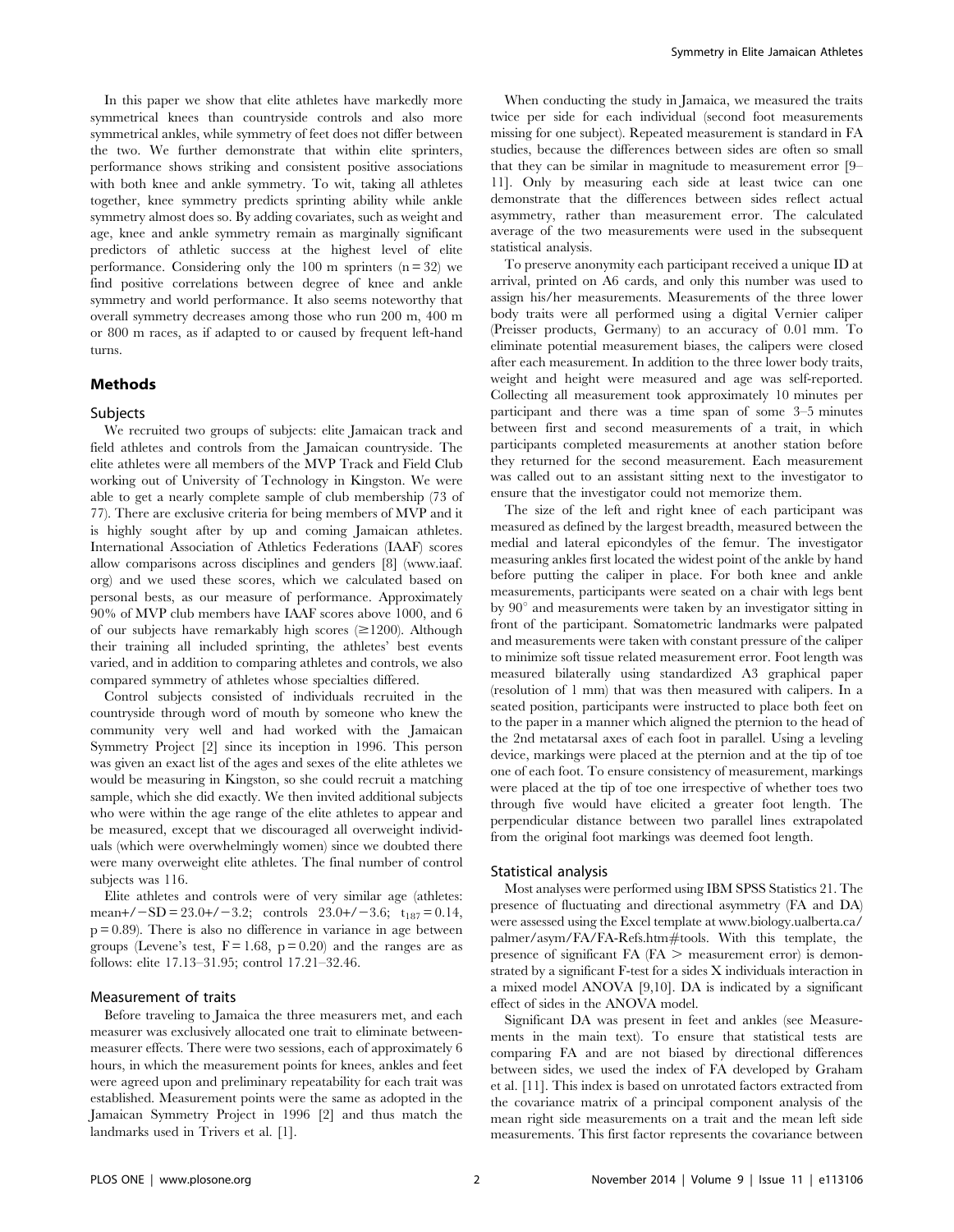

Figure 1. Boxplots for the three traits and their sum. FA is corrected for directional asymmetry using Graham et al.'s index (see Methods). Elite athletes ( $n = 73$ ) are represented by open bars and controls ( $n = 116$ ) by bars filled with diagonals. Circles represent outliers, with stars indicating extreme outliers; color of circles and stars corresponds to coloring in bars. Controls have significantly higher knee, ankle and composite FA than the athletes (see Tables 1–3). doi:10.1371/journal.pone.0113106.g001

sides, plus half the FA and half the remaining measurement error. The second factor represents half the FA and half the remaining measurement error. This second factor is therefore an index of FA and does not include DA, which would be extracted with the covariance between sides. When analyzing overall asymmetry, including DA, we use relative asymmetry (absolute asymmetry in a trait divided by trait size).

Unsigned FA (absolute value of right – left) has an asymmetrical frequency distribution with only half of a bell curve. However, FA should not then be transformed to achieve normality, because Ftests are robust and transformation may change the underlying relationships between FA and other variables [10,12]. Comparisons of FA are comparisons of variance in a trait, and comparisons of the means of two half-normal distributions gives an unbiased estimate of differences in variance [9,10]. Parametric correlation and regression analyses are also robust in this case [12]. To avoid inflating Type I error by conducting multiple tests, multivariate analyses were used whenever appropriate. When the dependent variables were FA in individual traits, the three traits were tested simultaneously using multivariate GLM in SPSS (MANOVA, MANCOVA). When testing dependent variable composite FA (sum of the FA index for the three traits) we used univariate GLMs (ANOVA, ANCOVA). When the FA values were the independent variables and athletic performance (indexed by IAAF scores) the dependent variable, we used multiple regression.

Significance tests were conducted with an alpha level of 0.05, and, whenever appropriate, effect sizes are given in addition to pvalues. Tests are two-tailed except when testing for relationships between FA and racing performance. In these situations we use a directed test, a compromise between one and two-tailed testing for strongly directional hypotheses [13,14]. Our previous work [1] showed a positive relationship between symmetry (low FA) and sprinting and there is no reason to expect that greater symmetry would result in poorer performance, therefore we have a strong directional hypothesis. Our other comparisons are not as obviously directional: effects of weight, age, and gender on FA and on performance and effects of athletic training on FA.

The dataset is available in the Dryad repository ([http://doi.org/](http://doi.org/10.5061/dryad.s3630) [10.5061/dryad.s3630\)](http://doi.org/10.5061/dryad.s3630).

#### Ethical statement

This research was approved by the Institutional Review Board of Rutgers University, protocol #14–425 M. All participants were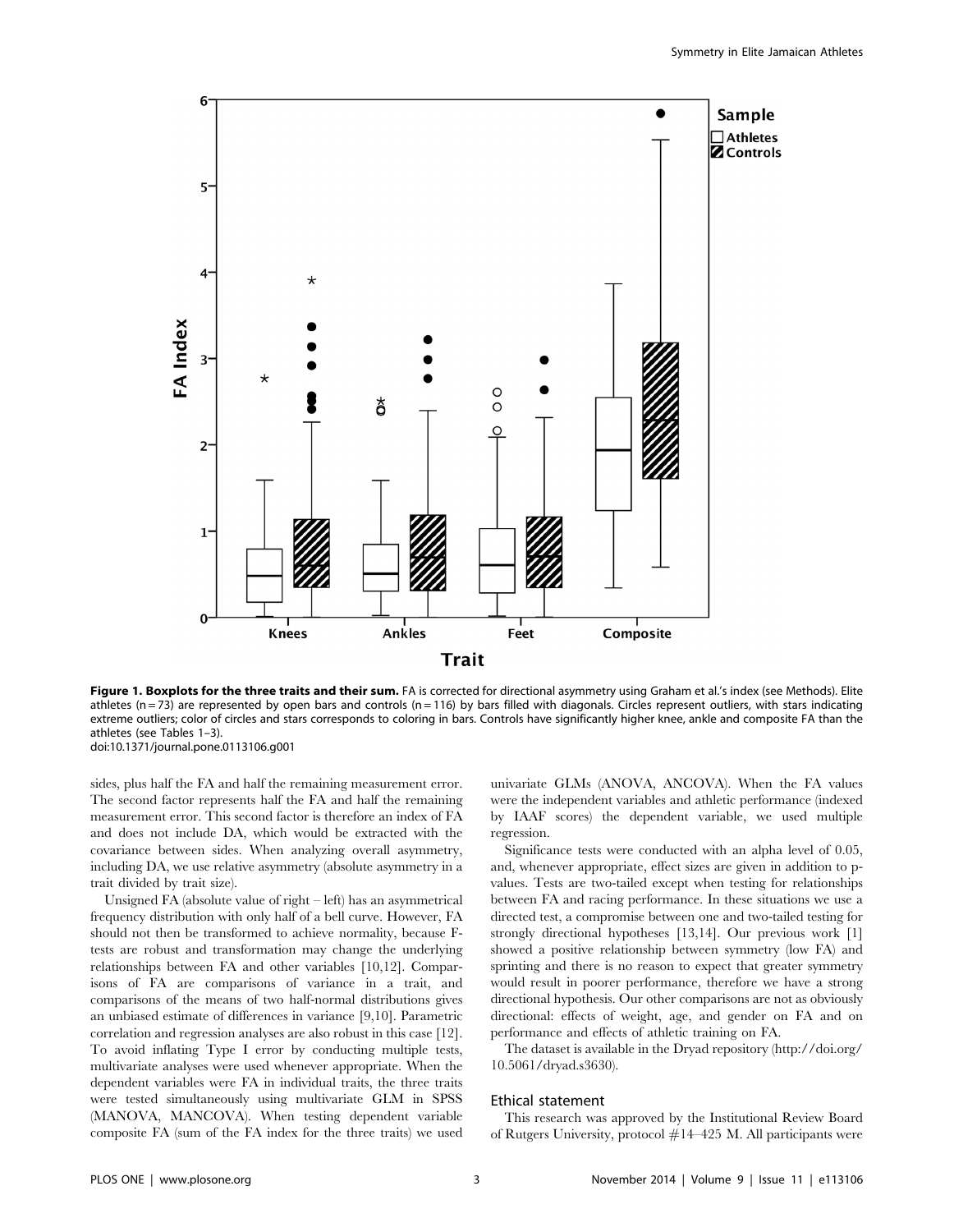Table 1. Statistical comparisons of FA index between athletes and controls.

| <b>Treatment</b>    | <b>Pillai's Trace</b> | $F_{3,183}$ | P        |                          |
|---------------------|-----------------------|-------------|----------|--------------------------|
| Athlete vs. Control | 0.083                 | 5.55        | $0.001*$ |                          |
| Gender              | 0.013                 | 0.83        | 0.48     |                          |
| Gender X A v. C     | 0.041                 | 2.59        | 0.055    |                          |
| Factor              | <b>Trait</b>          | $F_{1,185}$ | P        | Partial eta <sup>2</sup> |
| Athlete vs. Control | Knee                  | 10.37       | $0.002*$ | 0.053                    |
| Athlete vs. Control | Ankle                 | 4.55        | $0.034*$ | 0.024                    |
| Athlete vs. Control | Foot                  | 0.62        | 0.43     | 0.003                    |
| Gender              | Knee                  | 2.24        | 0.13     | 0.012                    |
| Gender              | Ankle                 | 0.26        | 0.61     | 0.001                    |
| Gender              | Foot                  | 0.04        | 0.84     | ~1                       |
| Gender X A. v. C.   | Knee                  | 4.60        | $0.033*$ | 0.024                    |
| Gender X A. v. C.   | Ankle                 | 0.001       | 0.97     | $~\sim$ 0                |
| Gender X A. v. C.   | Foot                  | 3.13        | 0.079    | 0.017                    |

Multivariate tests compare the three traits simultaneously (knee, ankle, foot). Statistically significant relationships (two-tailed tests, alpha = 0.05) are indicated with asterisks.

doi:10.1371/journal.pone.0113106.t001

informed on the purpose of the study and gave written consent. Permission of legal guardians was also obtained for subjects below 18 years of age.

## Results

#### Measurements

Mean values  $(+/-SD)$  for the three traits are as follows (all n = 189): right knee 96.80 mm +  $/ - 7.63$ ; left knee 96.66 +  $/ - 7.94$ ; right ankle  $67.99+/-5.40$ ; left ankle  $68.70+/-5.48$ ; right foot 259.89+/-17.23; left foot 261.03+/-17.49. A Mixed Model Sides X Individuals ANOVA (see Methods) demonstrates significant FA in all 3 traits  $(FA > measurement error: kness$  $F_{188,378} = 1.96$ ; ankles  $F_{188,378} = 2.91$ ; feet  $F_{188,376} = 5.55$ ; all p 0.0001) and significant directional asymmetry (DA) in ankles  $(F_{1,188} = 34.76, p < 0.0001)$  and feet  $(F_{1,188} = 23.00, p < 0.0001)$  but not knees  $(F_{1,188} = 1.47, p = 0.23)$ . The left foot and ankle tended

to be larger than the right: 64.0% of subjects had larger left ankles and 61.9% had larger left feet, with little variation among groups. The significant p-values are so low that they are still at the  $p<0.0001$  level even with any correction for multiple tests. Because of the presence of DA, we use FA values corrected for DA (see Methods).

## Athletes vs. controls

Mean values of the FA index (corrected for DA) for athletes and controls are presented in Figure 1. The FA index was compared between elite athletes and controls in MANOVAs with dependent variables knee, ankle and foot asymmetry, and group (elite vs. control) and gender as the factors. There are significant differences between athletes and controls in knee and ankle asymmetry, but not in foot asymmetry (Table 1). There were no significant sex differences, but a significant gender x group interaction for knees because female controls had particularly high mean knee FA

Table 2. Statistical comparisons of composite FA index (knee, ankle, and foot FA combined) between athletes and controls.

| Factor              | $F_{1,185}$ | P           | Partial eta <sup>2</sup> |
|---------------------|-------------|-------------|--------------------------|
| Athlete vs. Control | 13.24       | $< 0.0001*$ | 0.067                    |
| Gender              | 0.54        | 0.46        | 0.003                    |
| Gender X A. v. C.   | 0.07        | 0.80        | ~1                       |
| Factor              |             | P           | Partial eta <sup>2</sup> |
|                     | $F_{1,183}$ |             |                          |
| Athlete vs. Control | 12.82       | $< 0.001*$  | 0.065                    |
| Gender              | 1.63        | 0.20        | 0.009                    |
| Gender X A. v. C.   | 0.002       | 0.96        | ~1                       |
| Age                 | 0.33        | 0.56        | 0.002                    |

Results are shown first with no covariates (F<sub>3,185</sub> = 4.86, p = 0.003, adjusted  $r^2$  = 0.058) and then with covariates age and weight added (F<sub>5,183</sub> = 3.46, p = 0.005, adjusted  $r^2$  = 0.061). Statistically significant relationships (two-tailed tests, alpha = 0.05) are indicated with asterisks.

doi:10.1371/journal.pone.0113106.t002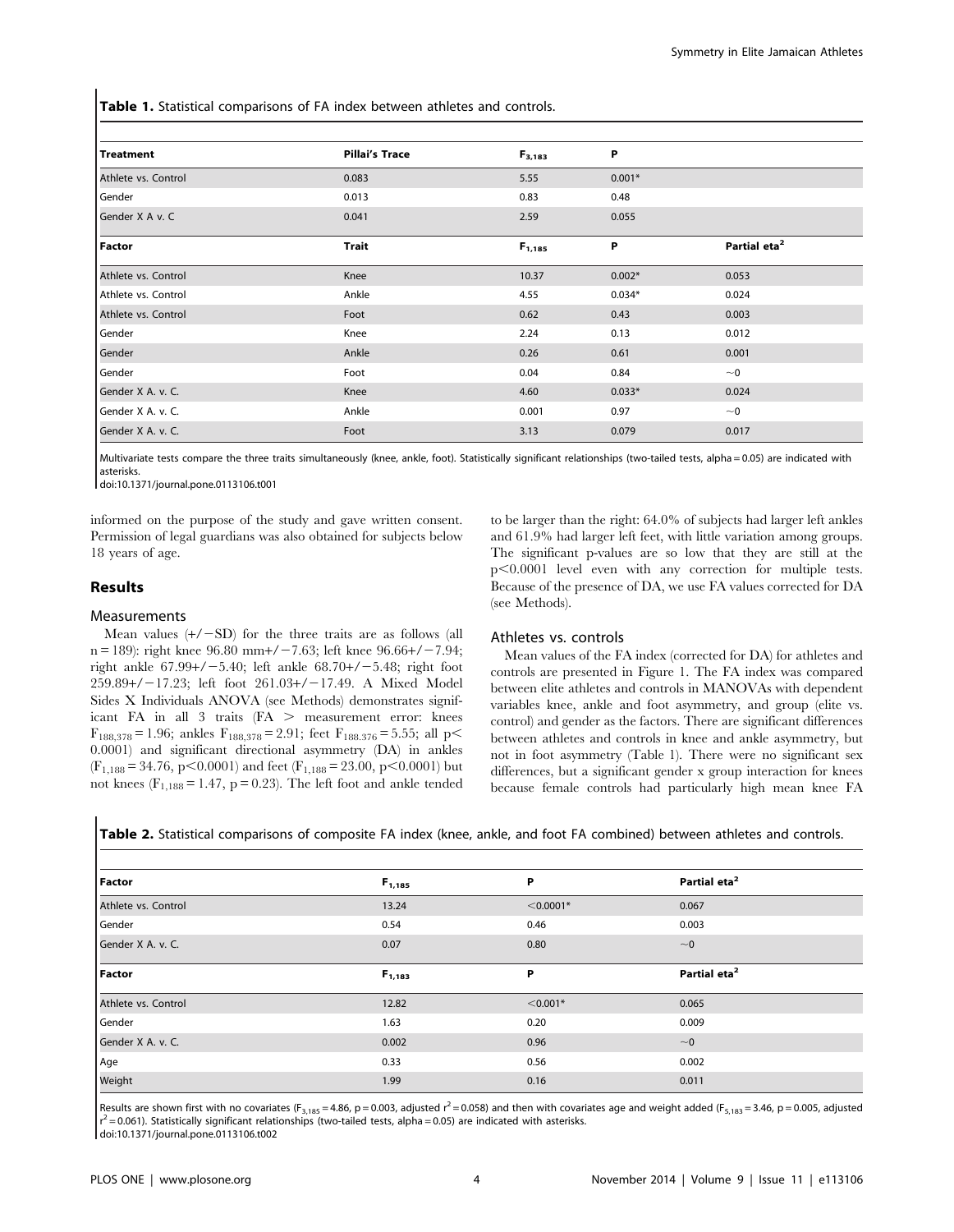$(mean+/-SD = 1.04+/-0.82, n = 56; compare to Figure 1).$ Using composite asymmetry (sum of knee, foot, ankle) rather than individual traits again demonstrates significant differences between athletes and controls and no significant effect of gender, but also no significant gender x group interactions (Table 2).

Including weight and age as covariates does not change the key results Again significant differences between athletes and controls are present for composite FA (Table 2) and separately for knees and ankles, but not feet (Table 3). The gender x group interaction is now significant for both knees and feet, rather than just knees, but not when using composite FA. There is also a positive relationship between weight and foot FA, but the overall relationship with weight is marginal and there are no significant relationships between age and FA (Tables 2,3).

## Within-athlete comparisons

Relationships between FA and performance of the athletes, measured by IAAF scores, were tested using multiple regression. For FA we used the residuals of a regression between FA corrected for DA and discipline, to control for effects of particular events on symmetry (see below). There is a significant negative relationship between composite FA and performance (i.e., more symmetrical athletes perform better; Table 4). Among individual traits, a significant relationship is present for knees, with ankles marginal (directional  $p = 0.087$ ; Table 4). There is also a significant effect of gender. Even without considering covariates age and weight, the regression model explains 12 to 13% of the variance in performance (adjusted  $r^2 = 0.12$  when using composite FA and 0.13 when using individual traits). Partial  $r^2$  values indicate that knee or composite FA, depending on the model, are each related to approximately 5% of the variation in performance (Table 4).

When age and weight are added in as covariates, there is a strong positive relationship between age and performance, and the regression model explains 27 to 28% of the variance in performance (adjusted  $r^2 = 0.27$  when using composite FA and 0.28 when using individual traits; Table 5). The relationship with composite FA remains significant and is related to 5% of the variation in performance, but relationships with weight and with individual traits are not significant (both knees and ankles are marginal; Table 5). The effect of gender is no longer significant, and likely resulted in part from a selection effect based on age: generally the most successful athletes are those most likely to continue competing as they age, and this may be especially true of women. Examination of the historical records of those six males and six females with the top ten finishes per sex (two of whom are in our sample) reveals that the age effect is probably not only due to selection–there is also typically a within-individual improvement with age for several years, but then a leveling off and a decline late in an athlete's career, circa 28 years ([www.iaaf.org/athletes\)](www.iaaf.org/athletes).

We also conducted analyses restricted to those whose best event is the 100 m sprint, because we predicted the relationship between FA and performance to be particularly important for sprinting events and our sample for sprinters, although small  $(n = 32)$ , is larger than for any other events. Here we use the index of FA corrected for DA, but not the residuals with event, because we are testing within one event. A regression with dependent variable IAAF score and independent variables gender, knee, ankle, and foot FA is not significant ( $F_{4,27} = 1.97$ , p = 0.13, adjusted r<sup>2</sup> = 0.11) but suggests relationships with knee and ankle FA ( $\beta$  = -0.33, directional  $p = 0.044$  and  $\beta = -0.33$ ,  $p = 0.045$ , respectively), but not foot FA ( $\beta$  = 0.18, p = 0.46) or gender ( $\beta$  = 0.10, two-tailed  $p = 0.56$ ). The overall regression model is significant when covariates age and weight are added  $(F_{6,25} = 2.84, p = 0.030,$ adjusted  $r^2 = 0.26$ ), but the apparent relationships with knee and ankle FA are no longer significant (knees:  $\beta = -0.11$ , directional p = 0.34; ankles:  $\beta$  = -0.24, p = 0.093). For foot FA,  $\beta$  = 0.13,  $p = 0.55$ . Two-tailed p-values for the other variables are all greater than 0.05, but less than 0.10. Relationships with composite FA are not significant (directional  $p = 0.31$  without covariates, 0.43 with covariates), because, within sprinters, foot FA trends opposite the predicted direction and therefore when knee and ankle FA are combined with foot FA the relationships become weaker. When using composite FA, significant effects of gender ( $\beta$  = 0.62, twotailed p = 0.017), age ( $\beta$  = 0.39, p = 0.024), and weight ( $\beta$  = 0.55,  $p = 0.034$  are all present and 25% of the variation in sprinting performance is explained  $(F_{4,27} = 3.56, p = 0.019,$  adjusted  $r^2$  = 0.25). IAAF scores should not show significant differences between males and females, because they are calculated to allow comparison of relative performance regardless of gender. The significant relationship we find is likely a result of our sample happening to contain particularly successful female sprinters.

In addition to testing for relationships between FA and performance, we tested whether symmetry among athletes varied with their primary event, because events differ in the stresses they produce and may cause both fluctuating and directional asymmetry. Because of small sample sizes for several events, the events were combined into three categories: straight sprints (100 m,  $n = 32$ , longer races with turns (200 m, 400 m, 800 m;  $n = 29$ ), and events with jumping or leaping (100 and 110 m hurdles,  $400 \text{ m}$  hurdles, long jump, high jump;  $n = 11$ ) [the one shot-putter was excluded]. An ANOVA test revealed significant variation among these categories in relative composite FA (not corrected for DA):  $F_{2,69} = 3.67$ , p = 0.031. A Tukey's HSD post-hoc test revealed that longer distance runners were significantly more asymmetrical than sprinters. Means for sprinting and jumping events were similar. In a MANOVA, there were no significant differences among groups for the individual traits, but the trends for knees and especially ankles match the trend for composite FA (Fig. 2). If we use the FA index corrected for DA the patterns are similar, but are not significant (composite FA index,  $F_{2,69} = 2.37$ ,  $p = 0.10$ ). However, here we specifically want to test the effects of athletic stresses, which are often asymmetric, on overall symmetry and therefore DA should be included. Above we were interested instead in the relationships between developmental stability (indexed by FA) and performance, and thus needed to factor out DA.

## Discussion

Jamaicans are the elite sprinters of the world. Why? If symmetry of knees and ankles is a factor, why should Jamaicans be especially symmetrical (there is no knowledge of whether they actually are)? One possibility is heterozygosity for genes important to sprinting. The slave trade greatly increased heterozygosity on the West African side by mixing genes up and down the West coast of Africa from Senegal to Nigeria [15,16]. Recently a mtDNA haplotype has been isolated that correlates with success in African American– but not Jamaican–sprinters [17]. Since there is a general (if often weak) positive relationship between heterozygosity and body symmetry [18] we are eager to do targeted studies of genomics on areas associated with sprinting, including energy substrate utilization, muscle fibre-type distribution and body composition analyses (with specific reference to the shape and size of the glutei maximi). Fast twitch (anaerobic) muscle fibres are characterized by specific adaptations which benefit the performances of explosive high-intensity actions such as those involved in sprinting. Notably, West Africans appear to have a higher fast twitch muscle fibre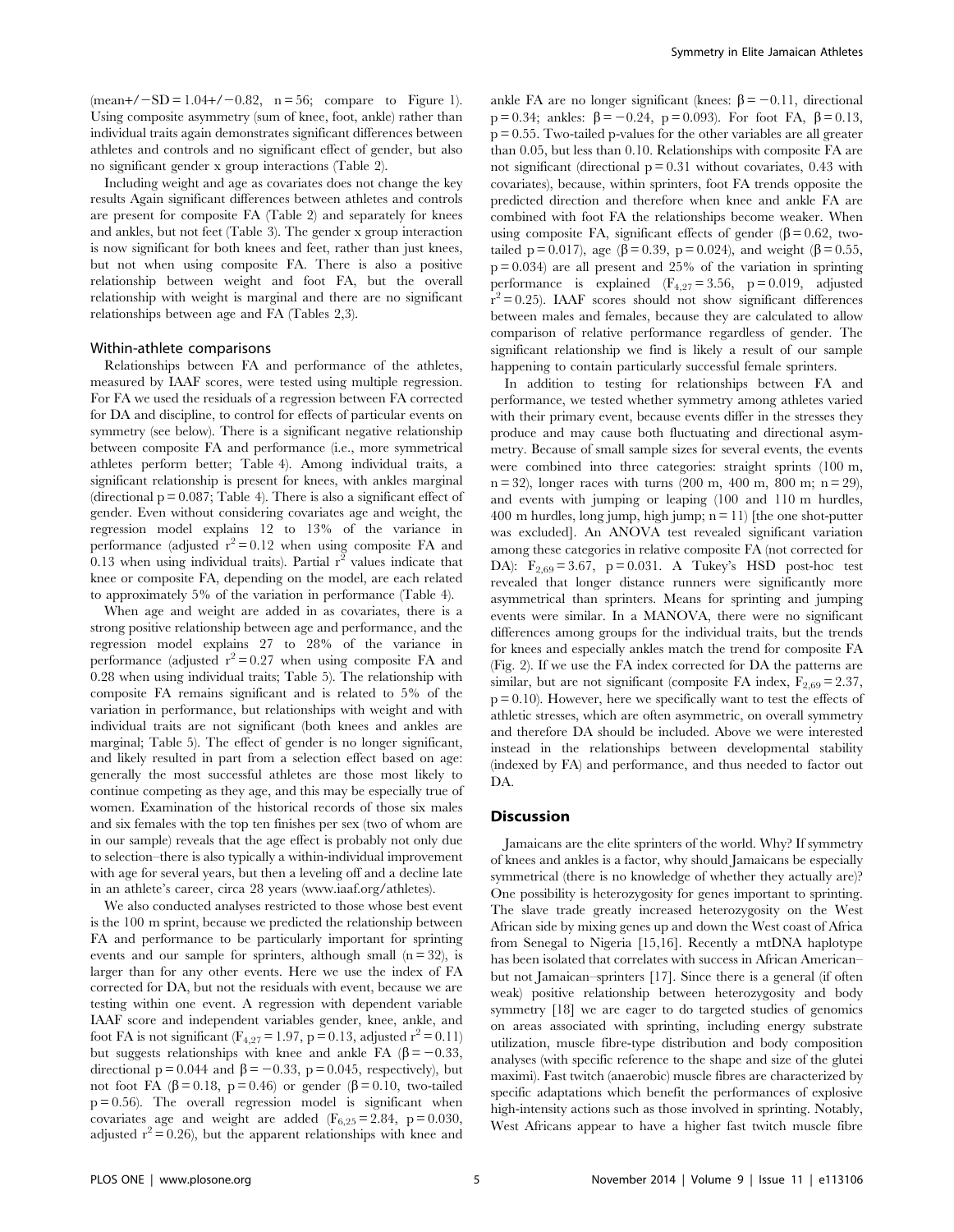Table 3. Statistical comparisons of FA index between athletes and controls, with age and weight added as covariates.

| Treatment           | <b>Pillai's Trace</b> | $F_{3,181}$ | P        |                          |
|---------------------|-----------------------|-------------|----------|--------------------------|
| Athlete vs. Control | 0.083                 | 5.43        | $0.001*$ |                          |
| Gender              | 0.023                 | 1.43        | 0.24     |                          |
| Gender X A v. C     | 0.046                 | 2.94        | $0.035*$ |                          |
| Age                 | 0.021                 | 1.29        | 0.28     |                          |
| Weight              | 0.036                 | 2.23        | 0.087    |                          |
| <b>Factor</b>       | <b>Trait</b>          | $F_{1,185}$ | Ρ        | Partial eta <sup>2</sup> |
| Athlete vs. Control | Knee                  | 10.21       | $0.002*$ | 0.053                    |
| Athlete vs. Control | Ankle                 | 4.52        | $0.035*$ | 0.024                    |
| Athlete vs. Control | Foot                  | 0.49        | 0.48     | 0.003                    |
| Gender              | Knee                  | 2.26        | 0.14     | 0.012                    |
| Gender              | Ankle                 | 0.38        | 0.54     | 0.002                    |
| Gender              | Foot                  | 1.74        | 0.19     | 0.009                    |
| Gender X A. v. C.   | Knee                  | 4.34        | $0.039*$ | 0.023                    |
| Gender X A. v. C.   | Ankle                 | 0.002       | 0.96     | $~\sim$ 0                |
| Gender X A. v. C.   | Foot                  | 4.50        | $0.035*$ | 0.024                    |
| Age                 | Knee                  | 0.13        | 0.72     | 0.001                    |
| Age                 | Ankle                 | 0.88        | 0.35     | 0.005                    |
| Age                 | Foot                  | 2.73        | 0.10     | 0.015                    |
| Weight              | Knee                  | 0.04        | 0.84     | $~\sim$ 0                |
| Weight              | Ankle                 | 0.05        | 0.82     | $~\sim$ 0                |
| Weight              | Foot                  | 6.57        | $0.011*$ | 0.035                    |

Multivariate tests compare the three traits simultaneously (knee, ankle, foot). Statistically significant relationships (two-tailed tests, alpha = 0.05) are indicated with asterisks.

doi:10.1371/journal.pone.0113106.t003

content than do comparable Europeans (67.5% vs 59% in one sample [19], as cited in [20]).

An interesting problem arises. How much is genetic quality revealed by overall body symmetry and how much is it associated with symmetry of particular body parts? To give a (partly) counterintuitive example, over-all body symmetry, based on 10 measurements of race horses, is positively correlated with performance in competitive races, but both lower body asymmetry, especially of the knees, is a correlate and so also are features of the head [21], as if the symmetry of the apparatus controlling the running (brain, head, sensory organs) is as important as the parts doing the running (themselves already selected for symmetry as shown in the Jamaican children, see [1]). Møller and colleagues [22] also demonstrated a link between lower-body symmetry and locomotion (in chickens), but did not measure upper-body traits. Manning and Pickup [23] showed for humans that degree of nostril symmetry positively predicts running performance in middle-distance runners, which is plausible since middle distance

Table 4. Multiple regressions within athletes, testing for relationships with performance (IAAF scores).

| <b>Factor</b>       | <b>Beta</b> | Partial r <sup>2</sup> | P        |
|---------------------|-------------|------------------------|----------|
| Individual Traits   |             |                        |          |
| Resid. Knee FA      | $-0.22$     | 0.05                   | $0.040*$ |
| Resid. Ankle FA     | $-0.17$     | 0.03                   | 0.087    |
| Resid. Foot FA      | $-0.09$     | 0.01                   | 0.28     |
| Gender              | 0.31        | 0.10                   | $0.007*$ |
| <b>Composite FA</b> |             |                        |          |
| Resid. Composite FA | $-0.22$     | 0.05                   | $0.031*$ |
| Gender              | 0.33        | 0.11                   | $0.004*$ |

FA values are residuals of the FA index on the athletes' primary events. Results are shown first for individual traits (F<sub>4,68</sub> = 3.38, p = 0.014, adjusted  $r^2$  = 0.12) and then for composite FA (F<sub>2,70</sub> = 6.20, p = 0.003, adjusted  $r^2$  = 0.13). P-values for the predicted relationship between FA and performance are directional (see Methods), and statistical significance is indicated by asterisks.

doi:10.1371/journal.pone.0113106.t004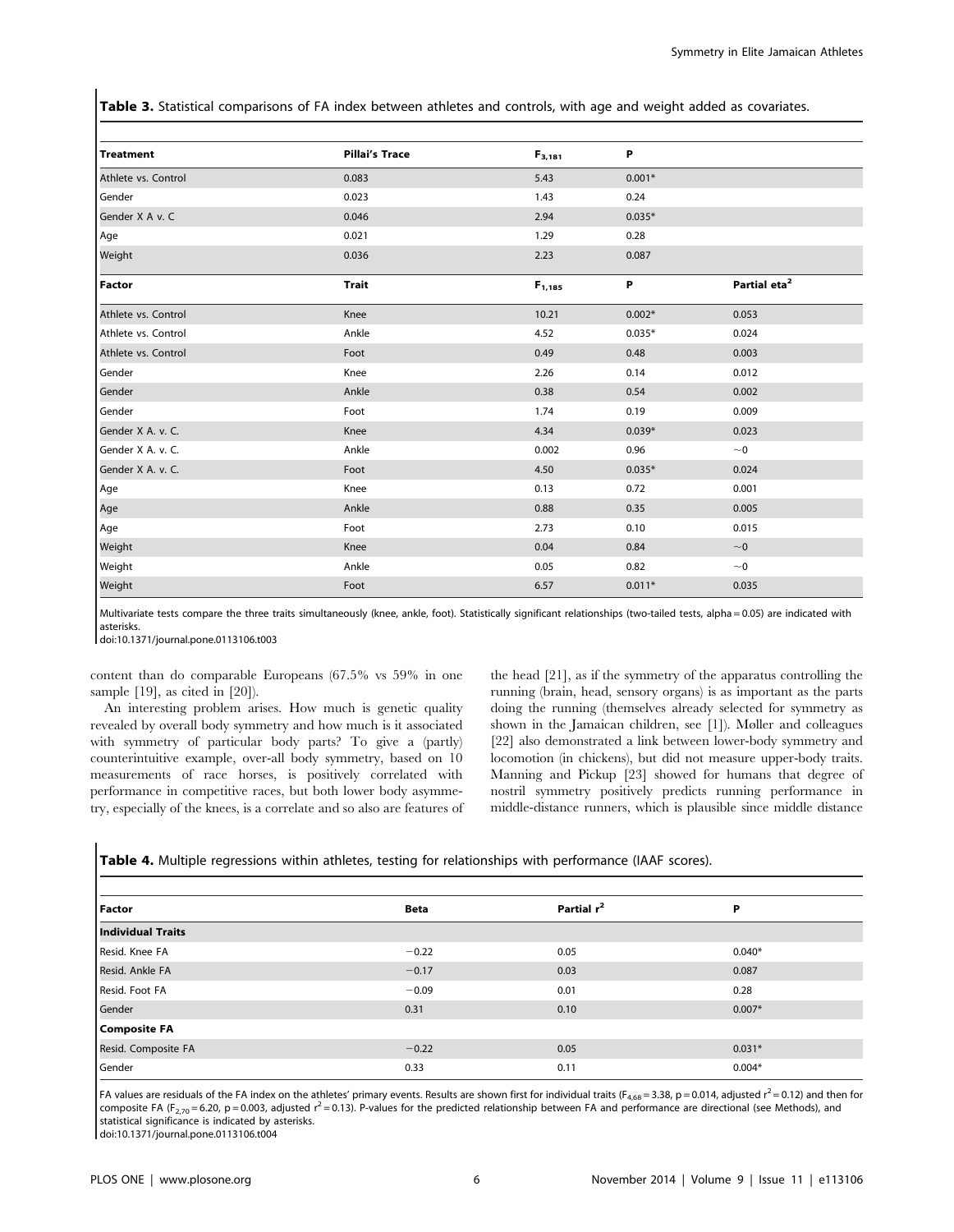Table 5. Multiple regressions within athletes, testing for relationships with performance (IAAF scores) with age and weight added as covariates.

| <b>Factor</b>            | <b>Beta</b> | Partial r <sup>2</sup> | P           |
|--------------------------|-------------|------------------------|-------------|
| <b>Individual Traits</b> |             |                        |             |
| Resid. Knee FA           | $-0.16$     | 0.03                   | 0.084       |
| Resid. Ankle FA          | $-0.16$     | 0.03                   | 0.081       |
| Resid. Foot FA           | $-0.06$     | 0.01                   | 0.34        |
| Gender                   | 0.21        | 0.02                   | 0.20        |
| Age                      | 0.41        | 0.19                   | $< 0.0001*$ |
| Weight                   | $-0.15$     | 0.01                   | 0.35        |
| <b>Composite FA</b>      |             |                        |             |
| Resid. Composite FA      | $-0.18$     | 0.05                   | $0.046*$    |
| Gender                   | 0.24        | 0.04                   | 0.12        |
| Age                      | 0.42        | 0.20                   | $< 0.0001*$ |
| Weight                   | $-0.12$     | 0.01                   | 0.44        |

FA values are residuals of the FA index on the athletes' primary events. Results are shown first for individual traits ( $F_{6,66}$  = 5.43, p < 0.0001, adjusted r<sup>2</sup> = 0.27) and then for composite FA (F<sub>4,68</sub> = 8.04, p<0.0001, adjusted  $r^2 = 0.28$ ). P-values for the predicted relationship between FA and performance are directional (see Methods), and statistical significance is indicated by asterisks.

doi:10.1371/journal.pone.0113106.t005



Figure 2. Boxplots for the three traits in athletes compared across events. These values reflect overall asymmetry, including FA and DA, divided by trait size. Knees are represented by open bars, ankles by bars filled with diagonals, and feet by bars filled with dots. Circles represent outliers, with stars indicating extreme outliers; color of circles and stars corresponds to coloring in bars. doi:10.1371/journal.pone.0113106.g002